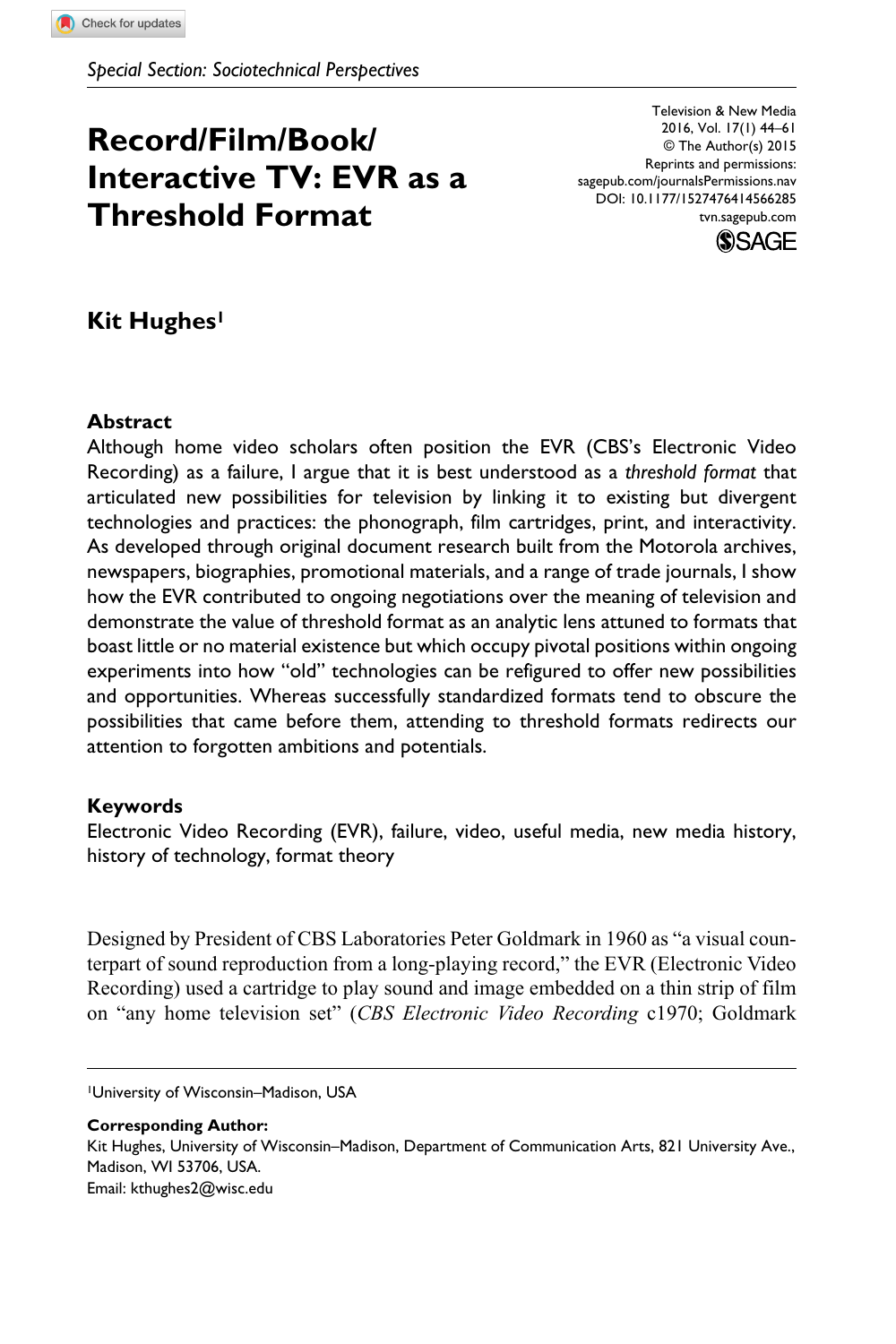$1970$ ,  $22$ ).<sup>1</sup> Or, it was supposed to. After eleven years of lurching development, two CBS funding rejections, the dissolution of four potential funding and manufacturing partnerships, a cartridge duplication plant beset with mechanical and staffing difficulties, two years of release date push-backs, and only eleven months on the market, CBS abandoned the EVR and its stake in the rapidly intensifying race to invent a smallformat video player for home and institutional use in 1971. Promised longer than it was produced, the EVR had the staying power of a corpse flower bloom.

Despite the EVR's premature obsolescence, it offers valuable insight into the utility of what Jonathan Sterne terms *format theory*—his call to "focus on the stuff beneath, beyond, and behind the boxes our media come in" and "ask after the changing formations of media, the contexts of their reception, the conjunctures that shaped their sensual characteristics, and the institutional politics in which they were enmeshed" (Sterne 2012, 11). As Sterne suggests, "if they have enough depth, breadth and reach, some formats may offer completely different inroads into media history and may well show us subterranean connections among media that we previously thought separate" (Sterne 2012, 17). I argue that the EVR is one such format.

Most significantly, the EVR demonstrates the importance of examining what I call *threshold formats*: those formats that never reached saturation or even standardization but which occupy pivotal positions within (material and discursive) experiments into how "old" technologies can be refigured to offer new possibilities and opportunities. Drawing from original document research built from the Motorola archives, newspapers, biographies, EVR promotional materials, and a wide range of trade journals in the fields of electronics, engineering, industrial media production, education, medicine, computing, and journalism, I show how, as a threshold format, the EVR contributed to negotiations over the meaning of television by linking it to existing but divergent technologies and practices: the phonograph, film cartridges, print, and interactivity.

For the purposes of this article, I consider a format to be a particular technological iteration of a medium described both by its material form and the protocols by which it operates, with "protocols" referring to the "vast clutter of normative rules and default conditions" that shape the operation of a technology and, in doing so, "express a huge variety of social, economic, and material relationships" (Gitelman 2006, 7; Sterne 2012, 8). Via their protocols and material form, formats preserve social relations and organize new ones. PDFs, for example, maintained printed documents' distinctions between author and reader by prohibiting textual alteration while simultaneously shifting office paperwork responsibilities (reproduction and distribution) from clerical workers to document producers (Gitelman 2014, 117, 127, 130). Furthermore, and as we will see in the case of the EVR, in their difference and multitude prior to standardization, formats attest to the contingent relationships between media form (telephony) and technology (telephone). Whereas successfully standardized formats tend to obscure the possibilities that came before them, attending to threshold formats redirects our attention to forgotten ambitions and potentials.

Like the thin sill of a doorway, *threshold* formats are connective (between old/now/ new), and they are passed over quickly in the movement from one set of technological possibilities (and different social, cultural, political, and economic arrangements) to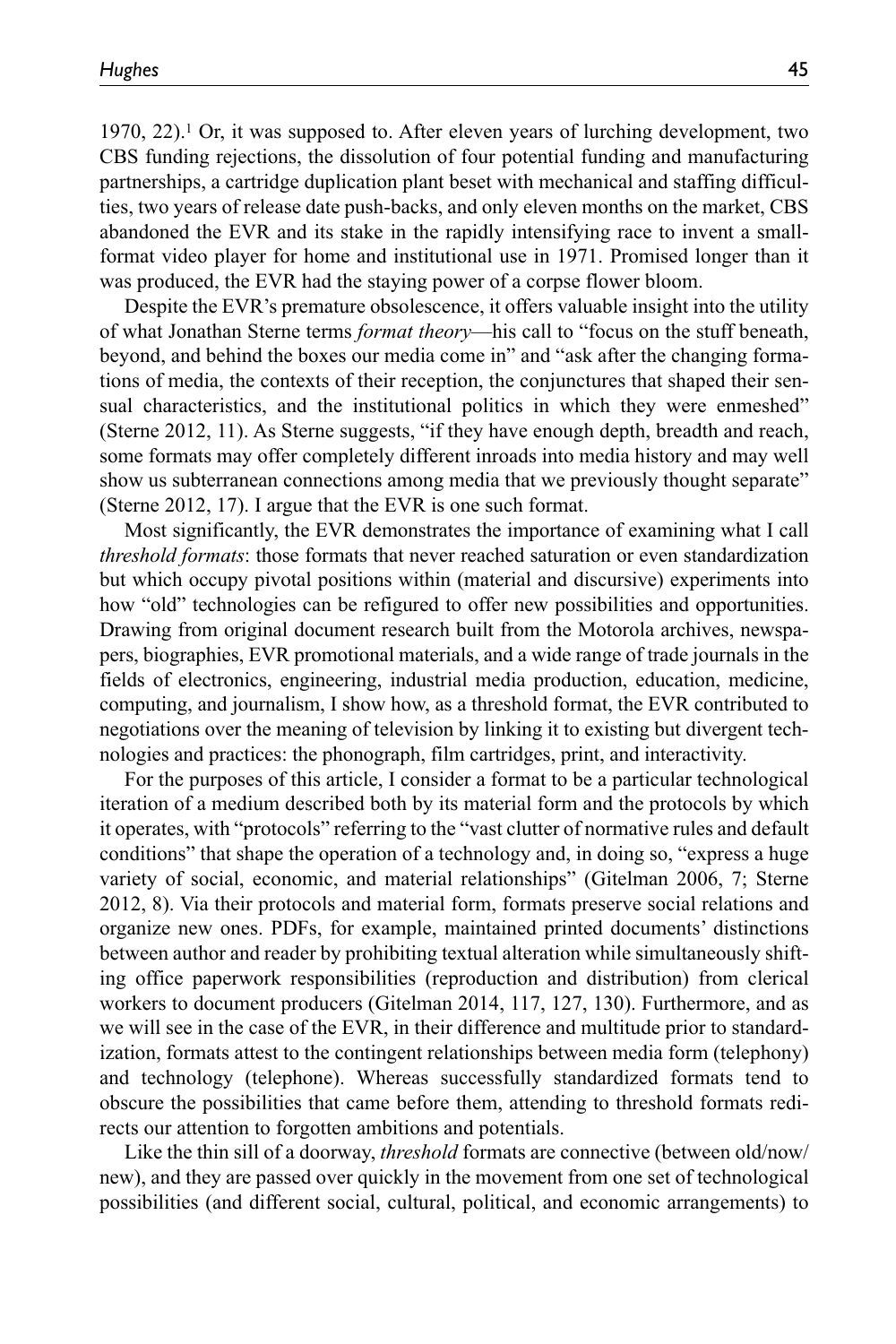another. Although we might hesitate in a doorway, we do not dwell there. Furthermore, thresholds boast scant physical existence, gesturing more toward possibility than materiality; forever occupying the status of "just-about-to-be-ness," threshold formats also contribute to discourses surrounding permanently promised, never realized technologies that powerfully shape cultural understandings of possible (and desired) futures. Threshold formats are both transitory and transitional. Thinking through threshold formats in this way activates concerns in social construction of technology (SCOT) and new media studies regarding the complexities of technological emergence and persistence.

*Transitory* formats guide researcher attention to short-lived, low visibility, and easily forgotten formats that may live most—or all—of their lives exclusively in a "paper world" where their material reality is confined to the prognostications and publications of (potential) users (Latour 1987, 253). Transitory formats never reach dominance, moving instead from a period of emergence to residuality. Although they may continue to manifest as "an effective element of the present" open for oppositional appropriation (Williams 1977, 122), these opportunities are limited by the emergent reach of a given format; the intensely short-lived EVR, for example, entertains little hope for such resurrection. Persisting, when at all, in scattered traces and stubborn residue, transitional formats demand we ask after the flickering lifespan of newness, the exigencies of forgetting, and the methodological difficulties and utility of renewing these disappearing acts.

Understanding a format as *transitional* means pushing beyond the acknowledgment that technologies are always in transition to determine *how* new technologies make their newness legible at the same time they build continuities with older technologies. Scholarly attention to change has charted transitional logics via complementary and occasionally overlapping media "cycles" defined by the diffusion of innovations within a social system (Rogers 2003), shifting understandings and uses of particular media as they move through different cultural strata (Williams 1977), the transformation of media systems from open to closed (Wu 2010), and technologies' passage through a series of phases from invention and innovation to regulation and mainstreaming (Peters 2009). The threshold lens elongates moments toward the beginning or even prior to the start of these cycles when a format's status as "new" is still in flux. As the newness of a medium is not automatic, but socially and culturally established through comparisons with existing media (Sterne 2007, 18), focusing on these moments provides an opportunity to trace the continuities just as much as the ruptures that enable "new" to emerge from "old plus" (Peters 2009, 18). The terminology of transitional also builds on notions of "interpretive flexibility" to emphasize the mobility of threshold formats as they become appropriated by different user groups embedded within different spaces and acknowledge the varying levels of access and intervening power held by a range of intermediaries for a technology that permanently resists "closure" (Pinch and Bijker 1984).

In the case of the EVR, convergent thinking defines this particular moment as varied groups experimented with the EVR's capabilities as a multi-function appendage to the home set while working to establish the EVR's newness through its difference from "television." Although remediation is certainly a characteristic of this process of becoming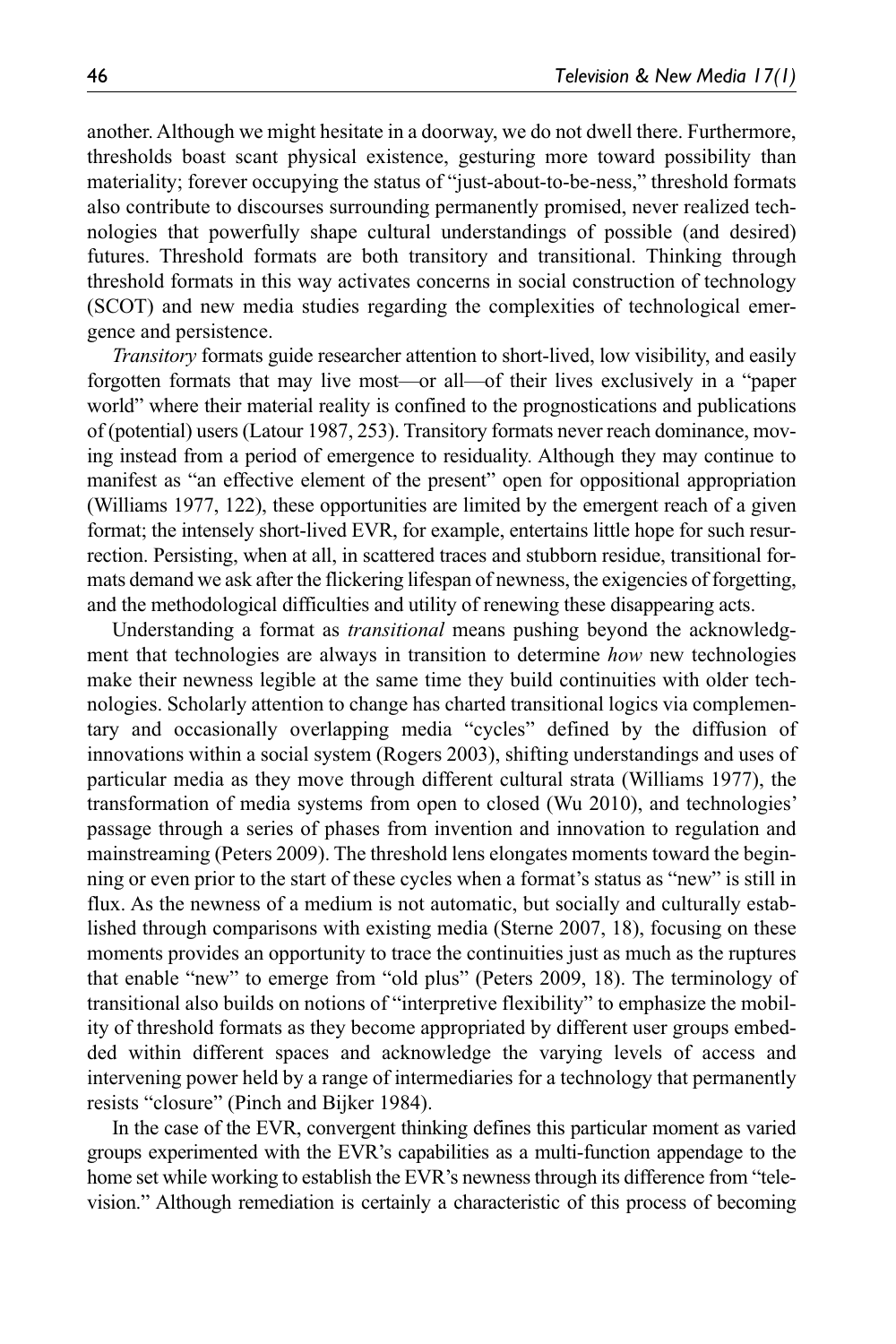new while acknowledging previous forms, the broad sweep of remediation—"all mediation" (Bolter and Gruisin 2000, 55)—dulls the concept's usefulness. As a subset of remediation (Canavilhas 2012, 9), convergence is far more useful for tracing continuities amid newness due to its emphasis on hybridity and its processorial nature (Jenkins 2006). Dreams of multiply hybrid television—in terms of its technology, economics, social and cultural practices, regulation, and texts—structured discourses both promoting and domesticating the novelty of the EVR; hybridity provides the tension that throws "now/ old" technologies in relief *and* makes newness legible. This emphasis on continuity as a key principle of newness works against what Charles Acland (2007, xix) calls "the reigning myth of new media," which obscures varied technological temporalities and historical experience in its focus on the radically disruptive potential of the new.

Given the EVR's inability to achieve standardization, this study is sympathetic to work on "failures and false starts" that has invigorated our histories by turning attention to understudied and wholly forgotten machines, practices, and user groups (Douglas 2010, 294). Estimates put the final tally of EVR cassettes produced in the hundreds—an impressive inadequacy for a system that "in essence" was developed for "the production of copies in reasonable or large quantities" (Lardner 1987, 78; McLean and Rogers 1971, 249). However, leaning too much on the language of failure given the EVR's inability to manifest machines or money obscures its productivity in other cultural and ideological spheres and reinforces a conventional success/failure binary. This critical stance toward "failure," taken up fruitfully in SCOT and new media studies, reveals new understandings about the processes by which technologies come to be meaningful, works against historical progress tropes, and showcases how attending to failed technologies' "inseparable relations to surviving systems" elucidates the power embedded in persisting forms (Gitelman and Pingree 2003). Research has shown how failure—like success—is the highly contingent result of struggles among varied actors negotiating complex social, economic, material, ideological, and political conditions (Lipartito 2003, 54–58) and how negotiations over and discourses surrounding failed technologies close avenues of investigation and exert pressure on ongoing processes of technological development (Lipartito 2003; McCray 2001, 291). Failure thus opens new avenues of research into the margins of media history while deepening our understanding of history at the center. *Threshold formats* allows us to follow this trajectory set out by scholars of failure while firmly insisting on the unique productivity of transitory and transitional formats.

Although Goldmark began development of the EVR in 1960, it was only in 1967 that CBS intimated serious plans to market the machine to the public with the formation of the EVR partnership, an international consortium that included British chemistry powerhouse Imperial Chemical Industries, Swiss pharmaceutical firm CIBA, and their shared subsidiary Ilford Ltd., which made a silver halide film suited to EVR cartridges. Motorola signed on as the exclusive U.S. manufacturer of the machine in 1968 and after a host of difficulties and two years of delays, the EVR was made selectively available to industrial and educational users in February 1971 for \$795 (roughly \$4,675 in 2014), a cost almost three times CBS's early estimates (*Business Screen* 1967a).2 That December, following heavy losses for the year, CBS announced it would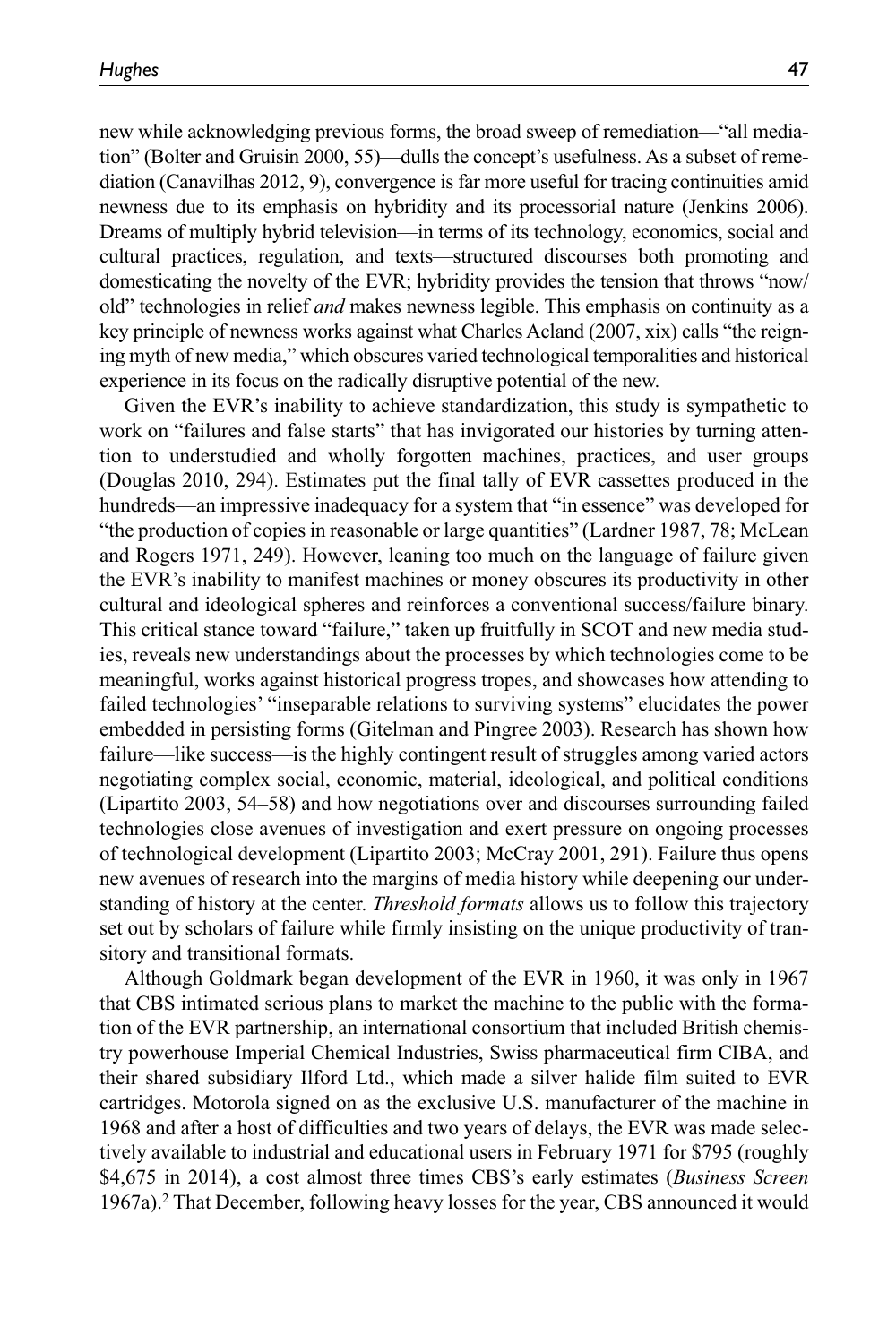be pulling out of the partnership and relinquishing all stakes in the EVR with the exception of patent royalties and limited content production (*The Wall Street Journal* 1971). Although Motorola pursued its stake in the machine and its software through 1972 and the EVR partnership managed the manufacture and distribution of the device for several more years, particularly in Europe and Japan, CBS's withdraw signaled death for the EVR as a viable international format.

As the first video player to market, the EVR traded on a host of affordances articulated to the potential of video players—watching on the home set, collecting and exchanging media commodities, and the programmability of television. While others used tape, lasers, and holograms, the EVR cartridge contained a 750-foot spool of miniaturized 8.75-millimeter black and white film split down the middle into two separate tracks. In color cartridges, one track held the black and white image while the second held information that translated the monochrome image to color, leading to a run time of twenty-five minutes. For black and white cartridges, both tracks could be used for content, resulting in a fifty-minute run time. Although its film base meant that it had no recording capabilities, it provided the EVR with two unique features. First, each of the 180,000 frames per reel could be programmed independently with still images or text, giving the EVR an unparalleled storage capacity for non-moving image content. Second, the dual tracks of the EVR film could be programmed together, and users could switch between the two as desired, allowing for rudimentary interactivity. These capabilities have been routinely ignored by histories of home video interested only in the affordances of the victors, yet they are central to understanding continuities in the EVR's emergence.

The following sections are arranged to highlight four major avenues of development open to television amid discussions of the potential of the EVR. To emphasize the value of *threshold formats*, each section traces the material forms and protocols that mark the EVR's continuities with a given technology, setting these in relation to divergences resulting from the combination of these "not yet televisual" affordances and practices with television as it was popularly constructed between 1960 and 1972. Given media and video studies' emphasis on entertainment, only one of these paths the use of the EVR in the home as a corollary to the long-playing record (LP)—has been treated with serious scholarly attention. Even then, the EVR and its early smallformat video cartridge brethren function narratively as mere foreshadowing for the successful penetration of video cassettes in the home (Lardner 1987; Newman 2014; Wasser 2002). In contrast, tracing the EVR's properties as a threshold format replete with its own particular meanings and possibilities—rather than a failed version of something that persisted longer—reveals a diversity of ideas and practices articulated to television that become overshadowed by such teleological historiographies.

### **EVR as a Phonograph**

The most readily available technology used to domesticate the newness of the EVR was the LP. Suggested by Goldmark, CBS, and Motorola in promotional materials, the construction of the EVR as a "video phonograph" is also taken up in early popular and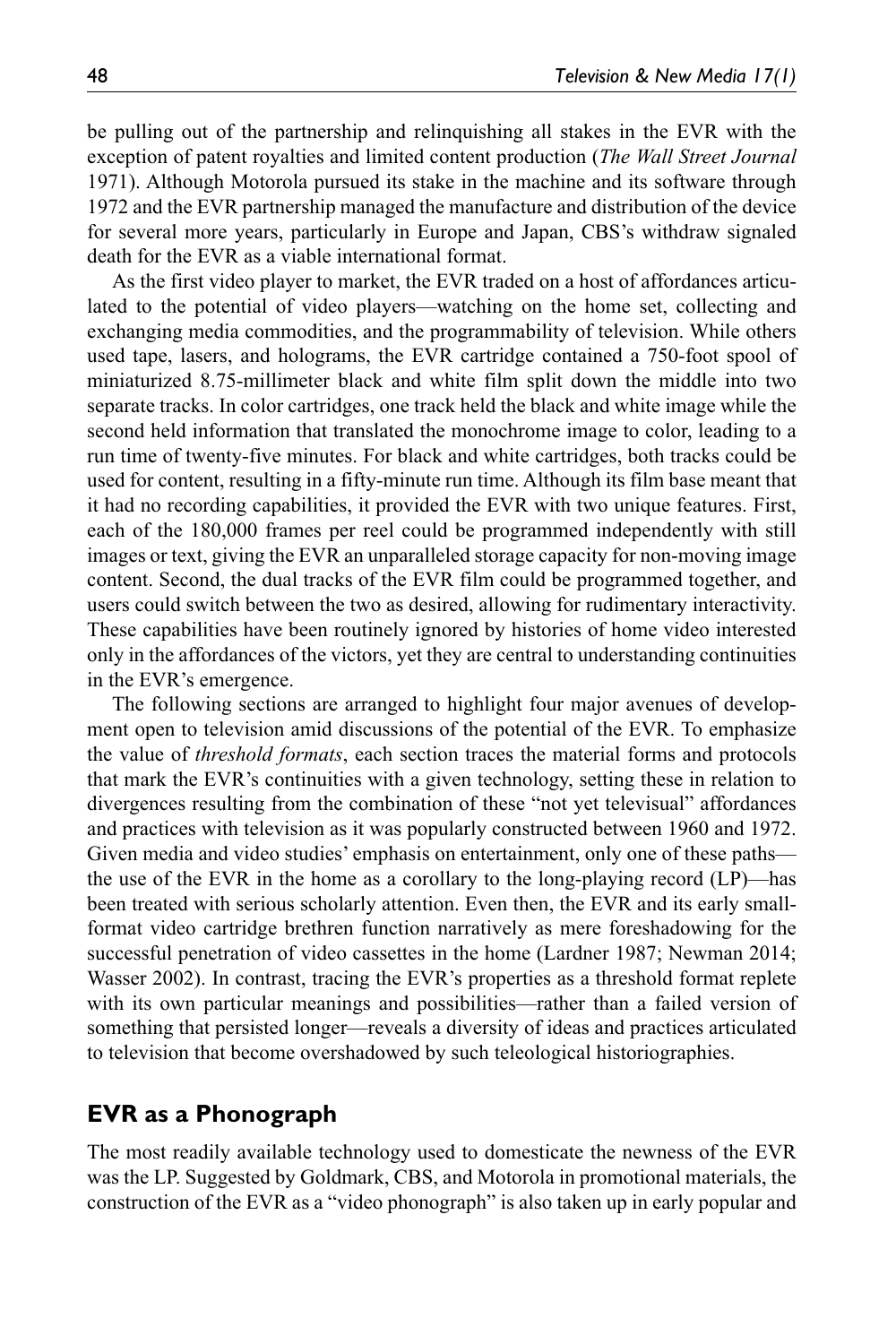trade press. In addition to describing the system's form and basic mechanics—a thin, disc-shaped cartridge pierced in the middle that slips onto a spindle for playback correspondences drawn between records and EVR cartridges invoked notions of ondemand programming curated by the individual viewer, media commodity collecting, and user friendliness (*Business Screen* 1969a; Galton 1970; Goldmark 1970, 22; Gould 1968, 1970a; Rohrbach 1967; C. Smith 1970; *Time* 1970; MSLAC–Promotional and Advertising Materials [MSLAC-PA]).3 Not coincidently, the invention of the LP was one of Goldmark's signal achievements during his tenure with CBS; the association of the EVR with a technology that already won a costly format war enabled CBS to make implicit claims about its power to win standardization for its products. The most significant implications of the convergence between the EVR and phonograph, however, emerged from how the association imagined the EVR's ideal users: home audiences.

One of the primary groups to exploit this relationship was an assemblage of cultural critics who acted as powerful intermediaries in shaping the meaning of early video technologies in the home (Dawson 2007). Rallying against what they perceived as the "TV problem"—low-quality content harming children, benumbing adults, and ruining tastes—critics for outlets such as the *New York Times* and the *Saturday Review* hailed home video as a solution to broadcast television's "vast wasteland" (Dawson 2007, 526, 531, 542). By emphasizing users' abilities to make software choices that shored up middle and upper class tastes, critics suggested that video could improve television's (and broadcasting's) programming shortcomings—insofar as they were understood by self-styled cultural authorities and "elite" consumers (Dawson 2007, 524, 526). Promotional and trade publications pursued a wider range of potential home uses and users. In particular, "home study"—as direct skilling (teaching a child to read, cooking with Julia Child, bettering a golf swing, and employee training)—invoked enterprising women and workers as significant users of the machine (Brockway 1971; *Business Screen* 1969a; Hall 1970; O'Dwyer 1970; *Time* 1970; MSLAC-PA). In addition to the high degree of selectivity offered by cartridges compared with broadcasts, the ability to play a program at one's convenience meant users, from homemakers to third-shift workers, could fit their learning and entertainment into their work–leisure patterns. Building on the established flexibility of the LP as a domestic technology, these negotiations over the EVR suggest that its users could watch "whatever whenever" years before Sony made this a cornerstone of its Betamax promotion.

While cultural critics and content producers concerned themselves with what people would watch on the EVR, others were interested in how they would pay for it—and what this meant for other home entertainment. Again, the LP discursively structured the possibilities open to the EVR. Building on CBS's activities in the music industry, one reviewer suggested that the company could "create, produce and distribute video cassettes the way it now turns out phonograph records and audio cassettes." Likewise, the public could purchase and collect cartridges just as they do other media commodities—from houseware stores, supermarkets, and music shops (Field 1970). Associations with the LP also influenced how different parties promoted the sale and exchange of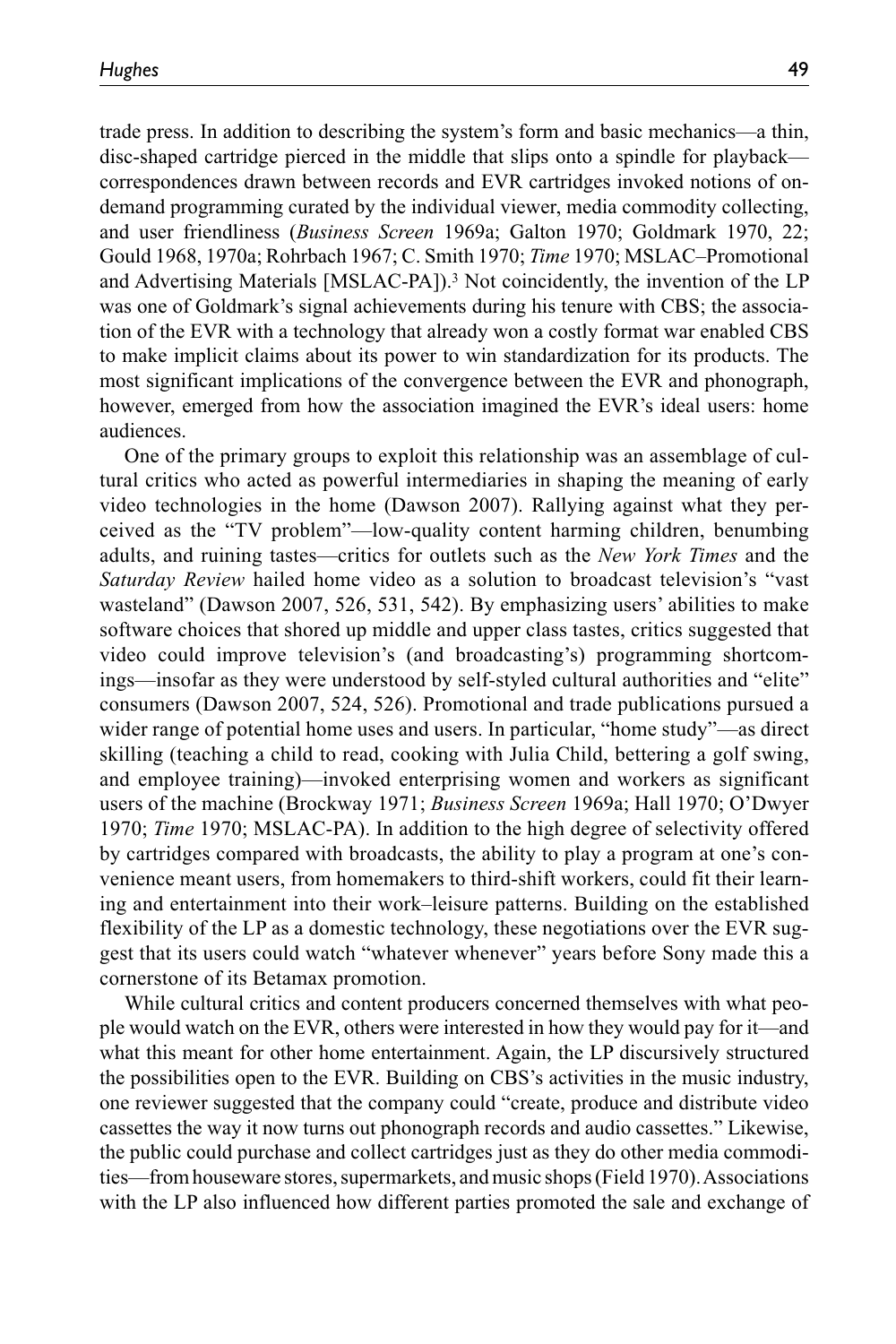cassettes. While critic Jack Gould included the EVR's lack of commercials in his list of its advantageous LP-like qualities—emphasizing the value of purchasing media outright—he and others also used the LP as a theoretical case study to test the waters for EVR rental (Gould 1970a, 75, 1970b; Isenberg 1970). These possibilities, however, existed in tension with CBS's promotions of the EVR as a "multi-million dollar advertising medium" that situated the device within more traditional U.S. television funding models (Field 1970; O'Dwyer 1970; Brockway quoted in O'Dwyer 1970). Given the high (and rising) price of cartridges for purchase, rental and ad subsidy models became grounds for negotiating the EVR's identity as a media commodity in relation to the LP. CBS used this same relationship to temper the EVR's threat to its broadcast operations by situating the EVR as an "additive" to broadcast that could function "just as record players complemented radio" (*Time* 1968).

While the EVR shared some material features with the LP, the way different users developed the continuities between the two devices made the EVR legible as a new domestic technology that could support critics' legitimation efforts, reshape audiences, lead to new commodity forms, and accommodate broadcasting. These same efforts considered the ideal form of EVR programming and exhibition, including its place in the home. However, the development of the EVR as a domestic entertainment technology was not uncontroversial within CBS. According to Goldmark, Paley issued directives to leave "home" alone and focus instead entirely on industrial and educational applications (Goldmark 1973, 181). Furthermore, Motorola believed that the consumer market would not develop until the late 1970s and understood the primary market for the EVR as "definitely non-consumer"—precisely along the lines of its current operations (hospital, public safety, hotels, schools, business, and government). These users—quite possibly the only groups to ever purchase, program, and use the device became critical to its development and financing. However, as scholars discuss the EVR as a failed version *of the home VHS* (Video Home System), they have been ignored. Turning to these other sectors opens a broader range of technological, practical, and discursive continuities than has henceforth been identified in histories of video or the EVR.

### **EVR as a Film Cartridge**

Despite the public association of the EVR with the LP, CBS's machine bore an even closer resemblance to 8 mm and Super 8 film cartridges in use a decade before the EVR hit the market. Introduced by Technicolor in 1961, film cartridges stored about five minutes of silent film—increasing to thirty minutes of sound film by 1970—that played back on a specialized rear-projection screen machine the size of a television. In addition to the film cartridge's uncanny ability to deliver what the EVR promised self-contained, portable software played on a televisual device—the two systems both used film. A late Kodak model drew even closer to the already-defunct EVR by playing Super 8 cartridges on television (*Business Screen* 1973). Despite their mechanical similarities, however, the most important continuities between the technologies lie in the institutions that used them.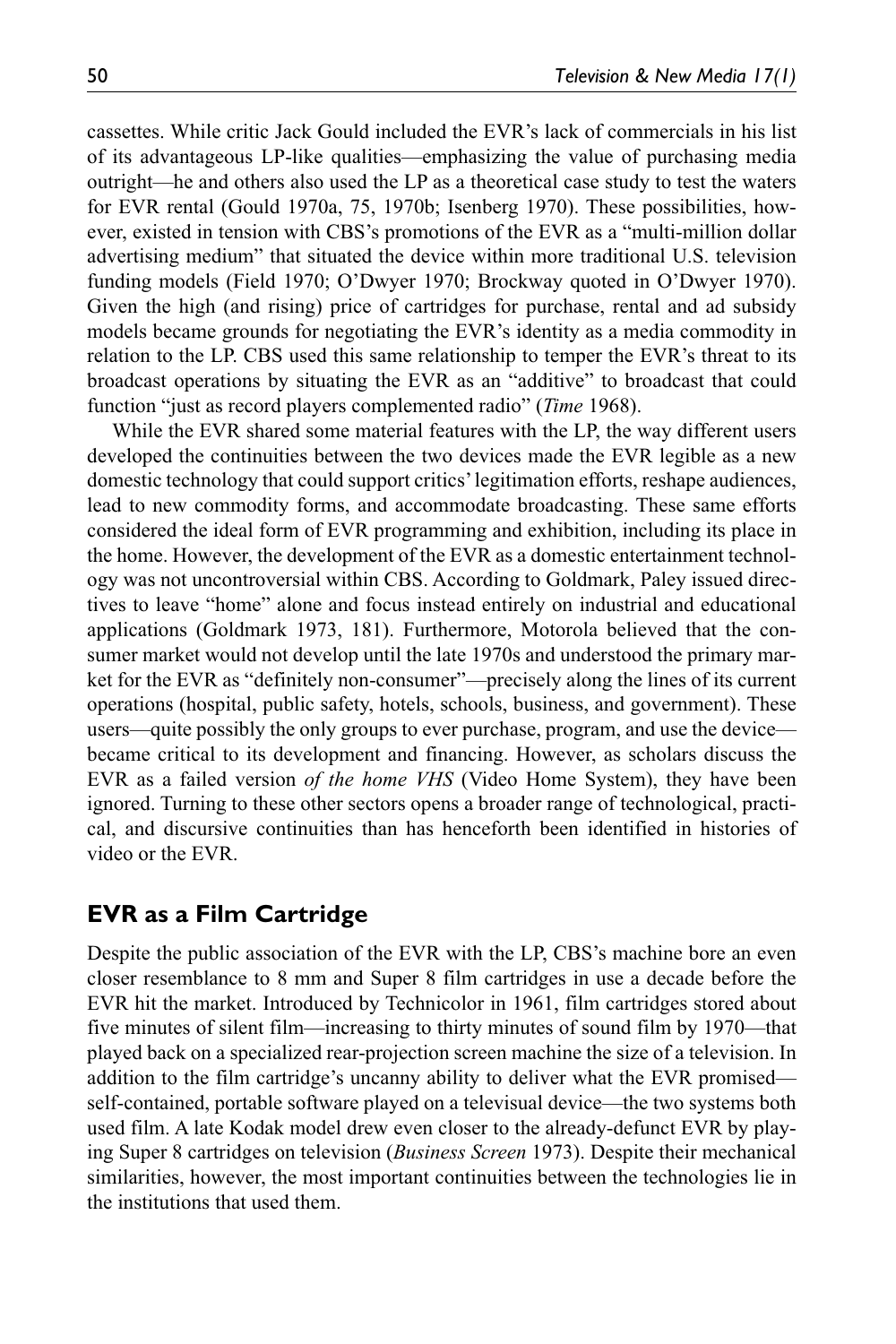Unlike the LP, film cartridges never found success as a domestic technology. Instead, their biggest users were business, industry, and education—the same groups that sustained EVR sales. The EVR's institutional appeal was strategically bolstered by CBS's partnership with Motorola, whose activities in the hospital, hotel, public safety, and educational fields, as well as consumer television, enabled it to straddle both markets (*Business Screen* 1969b). CBS and Motorola offered institutions a highpriced "industrial-educational unit of 'ruggedized' design" to recoup research and development costs until mass production halved the cost for consumers (*Business Screen* 1969b). This also provided CBS with valuable "test cases" in user evaluation and marketing while transforming institutional users into important intermediaries shaping the EVR's potential. While critics fashioned the EVR as an audiovisual LP, their counterparts in schools and workplaces fit the EVR to the established media practices within those spaces. For these users, the 8 mm film cartridge helped set the conditions by which the EVR could be imagined as a communications technology.

A forgotten technology, small-gauge film cartridges supported the development of new content production and pedagogical strategies, flexible exhibition practices, and the ongoing refinement of media audiences. Introduced to users primarily working with 16 mm film, marketers distinguished the newness of film cartridges through their portability (fits in a briefcase!), ease of use (no threading; so simple a child can use it!), and specialized audiences (even individual users!; *Business Screen* 1962a, 1962b, 1967b, 1972). Of course, these same arguments supported earlier and ongoing constructions of 16 mm as a flexible, modular technology suited to a range of audiences, locations, and communication needs (Waller 2011; Wasson 2013). Film cartridges, however, intensified these discourses and contributed new protocols and material forms to cinema's heterogeneous technologies and practices. The small size of the screen and its ability to display in lit conditions meant film could be projected anywhere immediately without extensive set-up—atop a prospect's desk, in a classroom corner, or on a department store shelf—wherever its messages would be most effective according to sales and pedagogical theories (Palmer 1971, 26). The short length of the cartridge was hailed for offering greater freedom in scheduling audiovisual programs, as it could be easily tucked into larger presentations or shown at precise moments of the school or work day. Manufacturers and users imbricated this cluster of anytimeanywhere-anyone affordances in two larger promises of the film cartridge's capabilities: expansion and efficiency. The EVR built directly on these promises and concerns.

The EVR's claims to enabling institutional expansion by facilitating the management of geographically dispersed people built on three elements of access: cost, user friendliness, and exhibition outlets. CBS both ignored film cartridges and plagiarized their argument regarding price by comparing its device with more expensive 16 mm and video formats, positioning the EVR as the "economical" solution to mass duplication needs (Brockway 1971, 28; *Business Screen* 1971). CBS also emphasized its machine's simple interface, automatic threading, and easy installation to appeal to educators facing another novel technology and a corporate communications sector increasingly transferring employee training responsibilities to workers. Likewise,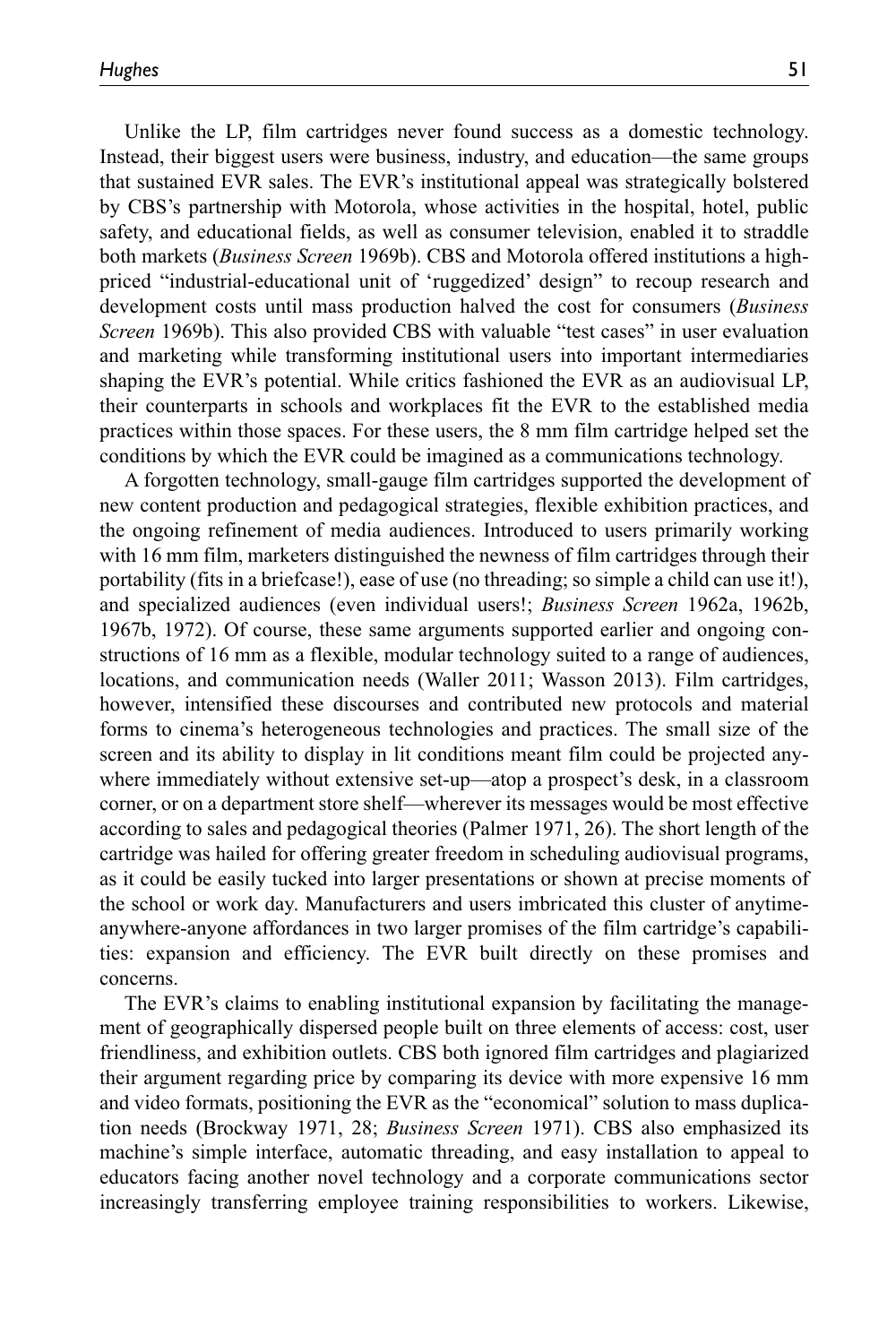CBS promoted the expansive reach of the EVR by emphasizing its portability through features such as the player's size, built-in handle, and—importantly, the affordance film cartridges lacked—its ubiquitous exhibition outlets ("any conventional television receiver, regardless of its location"; Brockway 1971; *Business Screen* 1969a, 1971; Palmer 1971). This emphasis on convenience and ubiquity built on film cartridge practices that established the value of expansive communication and information programs using an "almost always accessible" model—or as a Motorola brochure explains, "whatever you want, whenever you want it"—wherein no space lacked access to corporate communication or educational content (MSLAC-PA).

Notions of efficiency based on temporal flexibility also tied the EVR to film cartridges. Both technologies emphasized quick setup, which freed users from time-consuming preparations prescribed by 16 mm film projection: extra screens, a darkened room, a sizable audience, and an expert projector (*CBS Electronic Video Recording* c1970; Palmer 1971). Media could thus be inserted more precisely and more often within the rhythms of work and learning. In a passage that could have been lifted wholesale from a film cartridge press release, a review of the EVR proclaims,

With EVR, the teacher might integrate educational films more effectively into the smooth flow of his classwork. He could preview and choose. He could stop the program for comment for general discussion. He could schedule lessons at his own discretion (*Business Screen* 1969a).

Such flexibility also supported individualized use; cartridges were hailed as a new pedagogical tool that allowed students—whether children studying music or workers learning welding—to learn at their own pace, releasing the instructor to attend to other responsibilities (Happé 1965, 7; Moore 1971, 58). This emphasis on maximizing efficiency returns in the discussion of the EVR's potential for "home study," allowing workers to learn both at their own pace *and* on their own time (*Business Screen* 1969a; Gale 1971; Gould 1970c). Combined, these affordances of efficiency and expansion constructed the EVR to echo the film cartridge's capabilities as a highly flexible, adaptable technology that could well serve industrial and educational users' shifting understandings of their ideal audiences.

Although CBS and Motorola made only a handful of programming arrangements over the course of the EVR's short life, these agreements consistently targeted highly specialized audiences familiar with film cartridges. The EVR's marquee deal was an agreement with the Equitable Life Assurance Society for 1,200 players and software for in-house training and communications as well as home study and entertainment for agents and their families. More targeted audiences followed, with content that included diagnosis films for neurosurgery interns, IBM communiqués with minority groups, and "Arresting TV," recruitment, training, and community relations films for police (*Billboard* 1971; Gould 1970a, 75; MSLAC–News Releases [MSLAC-NR]). In laying out his plans for EVR programming development, EVR President Robert Brockway drew from traditional broadcasting practices by taking up the language of connectivity—"special purpose networks on a vast scope"—to describe his vision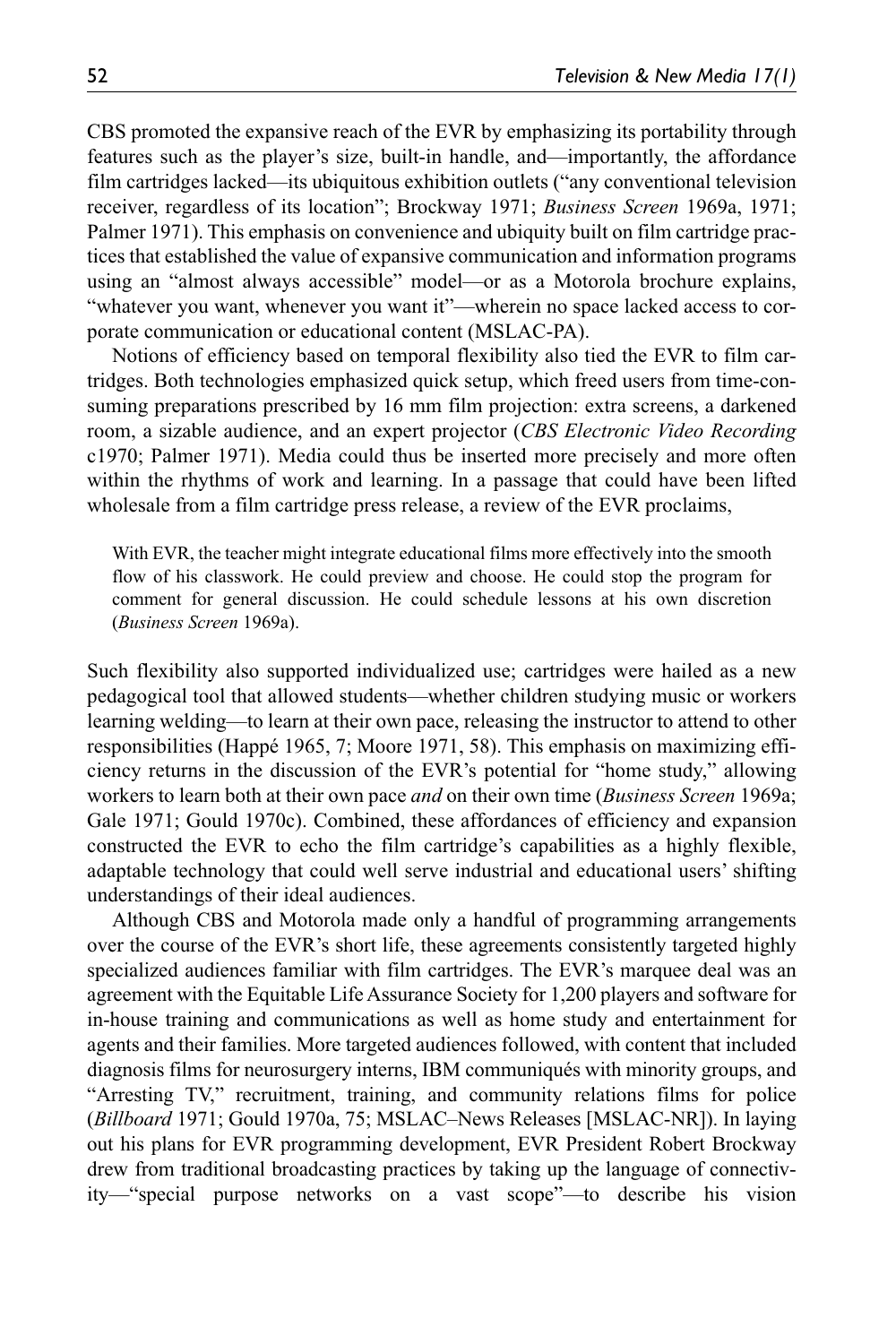for a communications system targeting geographically dispersed (but highly specific) audiences. His imagined "networks" ranged from consumer service to government communication and included others in between: travel, training, finances, and executive recruitment (*Billboard* 1970a). While the development of small, homogeneous, and strategically important audiences was common to film cartridges before the EVR, the practice also increasingly defined broadcasters' attempts to capture the attention of smaller, more lucrative elite audiences in the 1970s (Dawson 2007, 538). However, although the EVR might claim relation with broadcasting vis-à-vis the scale of network reach and connectivity, the machine's claims to institutional efficiency and expansion rested on far more expert narrowcasting enabled by cartridge technologies.

Although their kinship was not promoted like the EVR's association with the LP doubtless to avoid giving their most direct competitor press—the film cartridge was the EVR's closest relative, passing on its genes via shared protocols and material design. The EVR, however, established its newness and distinguished itself from film cartridges through its televisuality. On the one hand, EVR ads suggest that the associations people hold with television as popular entertainment make it more effective as a teaching and communications medium. "More personal than 16 mm film," the EVR "holds the attention and interest" of viewers by exploiting the "inherent fascination" young people have in television; put otherwise, "people like to watch television . . . your salesmen might bring in extra business if they spent more time watching TV" (*Business Screen* 1970). On the other hand, when the EVR sought a leader position amid an already messy format war between film cartridges and a similarly crowded video market on the horizon, Brockway used CBS's deal with 20th Century Fox for 1,500 feature films duplicated on the EVR for home rental as his trump card; the EVR's dual capacity as an industrial and consumer technology reinforced its potential as an already omnipresent communications juggernaut. These twined facets of the EVR, its ability to mimic film cartridges' controlled management of content and audiences while remaining televisual in its intimacy and scale, proposed a point-to-point version of television as a precise communications instrument for education, work, and sales sustained by affective efficacy.

# **EVR as Print**

One of the more radical capabilities of the EVR developed convergences with the oldest form of mediated communication. Although commenters likened the EVR to "published TV" and books "in the form of moving pictures" to make sense of the difference between video's re-record capabilities and the EVR's software ambitions, the CBS device also contained the unique capability to store traditional print information—a lot of it (Canby 1970, 32; Knoll 1972, 10). Unlike existing video, which lacked pausing capabilities, and traditional film stock, which burns if stuck in a projector gate, the EVR's still-frame capacity for microfilm-like storage allowed users to hold on any one of its reel's 180,000 frames as long as desired. Just as one might return to an earlier chapter, skip a section, or use an index, users could use rapid reverse, fast forward, and track switching controls to "seek out" information stored on any one of the cartridge's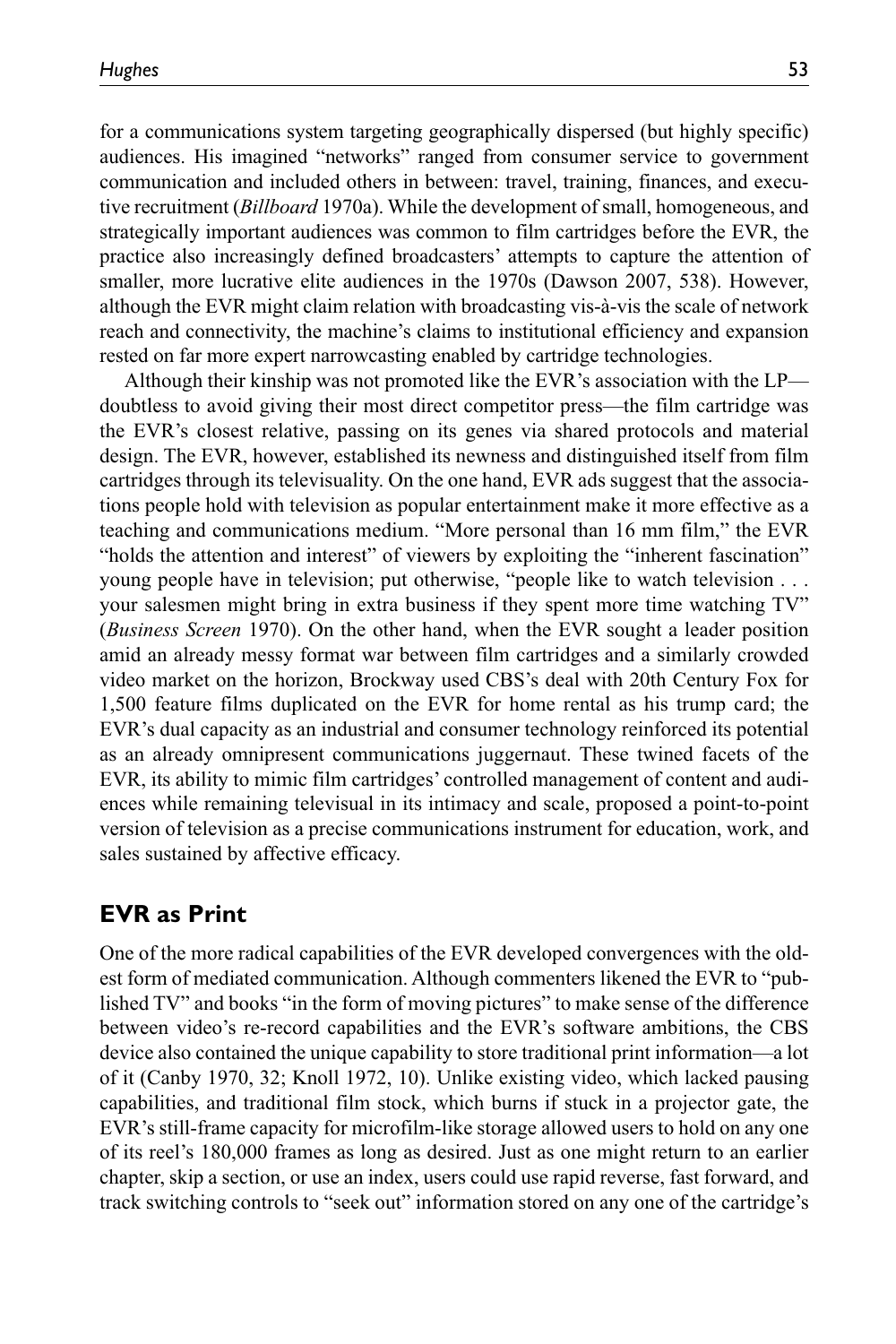numbered frames. A crawl mechanism allowed users to move frame by frame—or page by page—through the entire cartridge. The content suggested to best exploit such affordances included books, diagrams, equations, blackboard charts, and illustrations that could either be interspersed with moving images or fill an entire cartridge (Gould 1968, 38; Wren-Lewis 1968, 46). Although the EVR's ability to store diverse materials impressed institutional onlookers, it was the "almost limitless" magnitude of these capabilities—over five hundred books on a single 7-inch cartridge, for example—that led to predictions that it would dramatically affect traditional print repositories and filing systems (Canby 1970, 31; C. Smith 1970, 27).

The print-television hybrid mirrored CBS's corporate strategies. During the EVR's development, the communications giant was strategically acquiring diverse holdings in education and information fields. In 1967, CBS purchased Holt, Rinehart & Winston, an educational firm that netted \$70 million annually through its publication of textbooks, novels, nonfiction, periodicals, and handbooks. By 1968, the conglomerate's CBS/Holt group also included two film companies creating educational audiovisuals and the CBS Learning Center, which "researched methods for educational application of CBS products and services" (*Barron's National Business and Financial Weekly* 1968). Combined with CBS's Broadcasting, Film, and Columbia (music) Groups, these holdings provided CBS with "deep resources" for EVR programming (Rosenblatt 1971). Indeed, one of the earliest publishing deals for the EVR was signed by the CBS-owned W.B. Saunders Company, a publisher of medical books, correspondence courses, and audiovisual aids (Canby 1970, 31; Goldmark 1973, 172).

CBS's own holdings, however, comprised a fraction of the print materials destined for the EVR. Other interests experimented with television's "print" possibilities, most regarding the EVR as a moving-image supplement to traditional titles. Popular Science Publishing, for example, developed series based on content in *Popular Science* and *Outdoor Life* (*Billboard* 1970b). The *New York Times* likewise envisioned programming for the EVR—beginning with a series for schoolchildren—as a means to expand the reach of their "informational resources" to a variety of consumers, from librarians to business professionals (*New York Times* 1968). Not all projects were based on preexisting properties; the *Computer TeleJournal* "magazine" planned to feature "articles" on data processing for closed-circuit television screenings at relevant plants. Although little besides vocabulary ties the *TeleJournal* to print forms, its advertisingsupported revenue plan recalls the already hybrid magazine sponsorship model made famous by NBC's *Today* (*The Wall Street Journal* 1969).

While these intersections between the EVR and print played with the content, form, and ideal audiences of television, others imagined more ambitious uses for text-based cartridges. Goldmark's promotion of the EVR as a content storage system crystallized in his plans for a massive (but unexplained) video reference book called *Knowledge EVR* (Goldmark 1973, 201). Others likewise pointed to the economy of a system that could make the entire *Encyclopaedia Britannica* available on a single cartridge for less than \$15 or suggested the educational benefits of reading a book on the home TV (DeMott 1971, 40; Gould 1968, 38). Pursuing the logical conclusion of the EVR's substantial and relatively inexpensive storage capacity, Goldmark predicted "great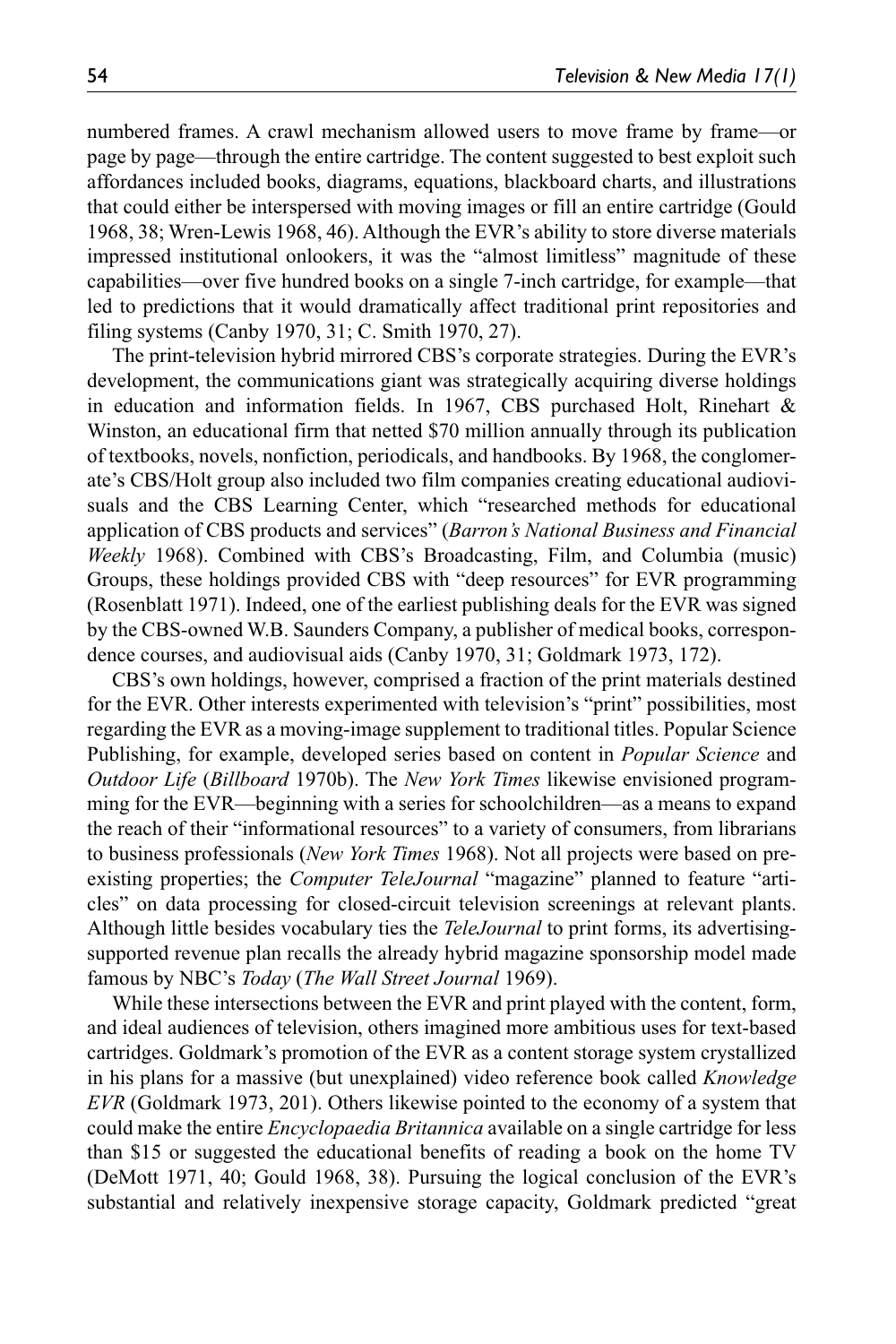libraries of special film containing much of the world's information . . . available across the country" (Goldmark, quoted in Rubinstein 1976). The EVR—and by extension, television—was not only a new venue for traditional publishing interests, it was an entirely new way of storing, distributing, and exhibiting printed materials.

When Goldmark proposes that the EVR is "the greatest communication revolution since the book," his enthusiasm of the novel nevertheless invokes continuities—on the level of content, industrial organization, economic models, audiences, and affective meanings—with domestic entertainment television and broader information, publication, and content storage systems used across leisure and labor contexts (Goldmark quoted in DeMott 1971, 40). The publishing industry made a logical ally for an increasingly non-discriminatory outlet for content boasting significant storage capacity that desperately needed content (that did not compete with broadcast holdings). Furthermore, the target markets already developed within the print world translated nicely to CBS's pursuit of increasingly specialized audiences. Despite this emphasis on print, however, CBS classified the EVR within the cutting-edge research of the CBS/Comtec Group responsible for "developing and applying communications technology in education, industry and the home" (*The Wall Street Journal* 1967). Often invested in supporting what participants referred to as the "knowledge industry," these efforts frequently played with emerging and not-quite-possible technologies, searching for new avenues for interactive and interconnected communications (Jones 2000, 80R4).

### **EVR as Interactivity**

Unlike the three previous continuity lenses, "interactivity" is not a specific medium so much as it is a cluster of technological affordances articulated to a variety of media that concern some sort of reciprocal engagement either with or through a particular device. Presaging 1990s' masculinist discourses recuperating the "feminine" passivity of television through virtual reality (Boddy 2004, 69–70), EVR's promise of "a new age, that of *manipulable* television, TV under the viewer's direct personal control," led to prognostications that ranged from the individual's customization of content to democratic participation (Canby 1970, 31, emphasis in original). These conceptions, however, relied on different technological underpinnings. Customization was based in time shifting and alternative programming enabled by uncoupling television from broadcasting while the dual-track capabilities of EVR cartridges led others to promote its "infinite possibilities for visual instruction" wherein programs split complementary information, for example, questions and answers, between tracks (C. Smith 1970; Yarborough 1971). Alongside pause, rewind, fast forward, and random access, the EVR as an interactive teaching machine promised users greater "involvement" in their media, considered crucial for improved learning (Yarborough 1971).

In addition to serving as a home entertainment technology, a skilling machine, and a rather bulky e-reader all on its own, the EVR was pulled into persistent cultural fantasies (Jenkins 2006, 16) concerning Frankensteinian black box technologies that cobbled together existing machines—in the EVR's case, display monitor, keyboard, video, picturephone, cable hookup, TV antenna, online processing capabilities, and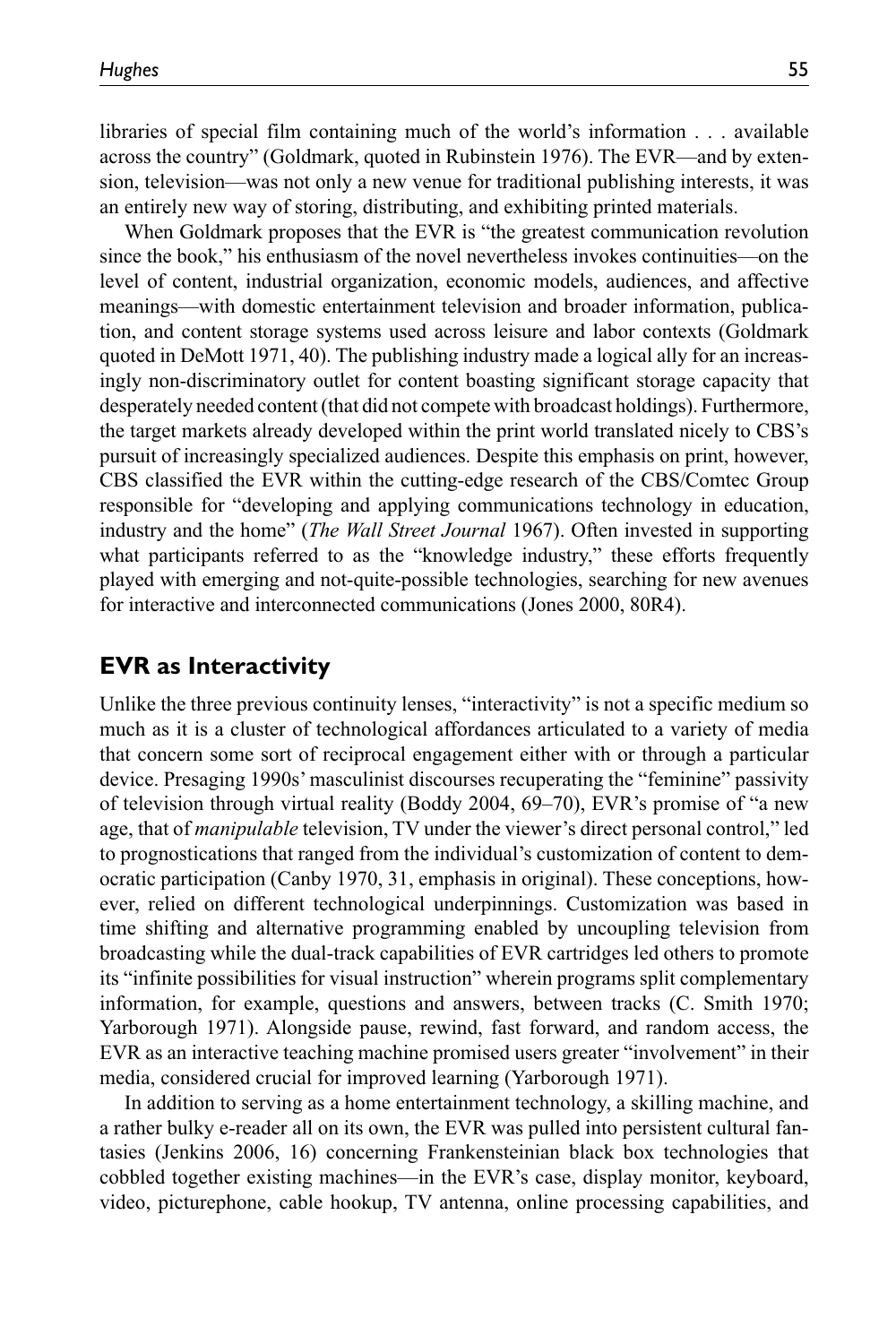even a printing function—to create an "all-purpose home communication terminal" offering "all the information services ever envisioned": electronic paper and mail delivery, information banks filled with all varieties of content, two-way communication, video playback, computer-aided instruction systems, online information processing and management, and, of course, advertising (Martin 1977, 4–8; O'Connell et al. 1969, 37; Parker 1974, 4). In these and less totalizing visions of interactive technologies that paired the EVR with a couple devices, the EVR functioned primarily as a mechanism for storage and retrieval, sometimes—TV monitor assumed—supplying the "terminal." Despite its prominent associations with cable—understood as a twoway communication technology—the EVR operated chiefly as a "library" that users could sample at will whether they owned a player or not (Gould 1970c, 21; Isenberg 1970). This mode of "interactivity" offered an intensified version of the customization hailed by television's critics—one that capitalized on EVR's capacity to manage print—by sketching out a technology that allowed users to access any published content at the moment desired.

This hyper-individualized "interactivity" with all-purpose information machines translated to interactivity with larger social systems when their two-way affordances enabled content sharing and communication among users. The EVR—incorrectly categorized under videotape—appeared in plans for Instructional Television Systems (ITS) as a medium of "delayed instruction" delivered to off-campus students and supplemented by "talk back" sessions during a faculty member's office hours (Martin-Vegue et al. 1971, 947–48). More extensive plans envisioned the EVR as part of a democratic information resource—a "public information utility"—that could store massive quantities of information "at public expense in the public interest" and would "guarantee to every citizen the right of access to both the sending and receiving ends of a major medium of public communication" (Parker 1974, 4). The most radical plans for the EVR's role as a technology of social connection saw it as a means to overcome geographical distances between people and maintain or reshape the spread of populations (O'Connell et al. 1969, 33–34; C. Smith 1970, 27). These possibilities are most clearly identified by Goldmark in his New Rural Society (NRS) project, the HUD-financed program of research and development he followed (potentially during and) directly after EVR's "failure." Although the EVR preceded NRS in its execution, the latter plan—the "culmination of a life's work"—incorporated EVR-like technologies to pursue goals Goldmark entertained since 1968 (Goldmark 1973; W. D. Smith 1972). Using sound and video recording, satellites, cable, "faxmail," educational broadcasts, and other experimental technologies, Goldmark hoped to solve urban overpopulation problems by transforming resource-poor rural areas into desirable living communities through technologies that attract businesses and make high-quality medical services and education at a distance possible. A radical intensification of EVR's interactive black box logics and its distributive potential, NRS believed technologies could (re)distribute people.

Imagining EVR's interactivity as part of larger communication systems sought radical transformations of television's informational and social connectivity capabilities. While on a broad scale, the marriage between the EVR, computing, and cable shaped television into a vital instrument for education, business, medicine,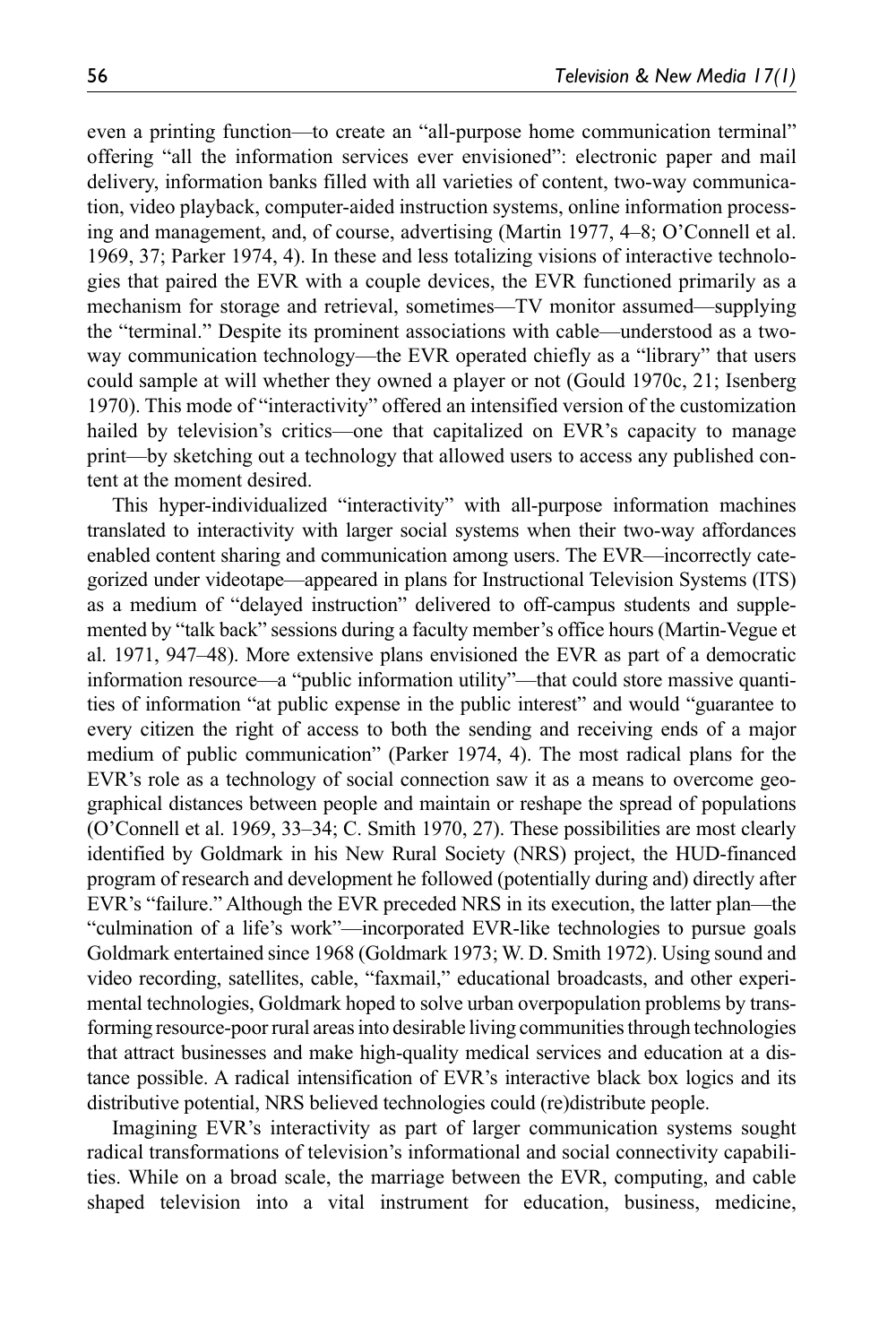and citizenship, for individual users, such black box systems promised a new way of managing and accessing information as well as communicating with others. As part of a new communications center for business and the home, discourses surrounding the EVR presaged both home computing and the Internet—quite the feat for an unsuccessful home video format.

### **EVR as TV**

Reflecting on its failure, Ellis Rubinstein, the editor of *IEEE Spectrum*, suggested that "EVR was a radically new technology—too new, in a sense, for everyone involved with the project" (Rubinstein 1976, 96). More than a singular failure of home entertainment technologies, the EVR is a spectacular series of failures that touched on a variety of aspirations regarding the possibilities of electronic communications held by a range of intermediaries occupying different sectors. By focusing on the EVR as a threshold format, rather than a failure, we can use an analysis focused on continuity and divergence to better account for how the EVR occupied a transitional position along several different avenues of technological development. Doing so reveals that the EVR was not so new as its proponents suggested.

Following Jonathan's Sterne's suggestion to trace the histories of "possibilities" (Sterne 2003, 2), we can pursue these strands—the EVR as a phonograph, film cartridge, print, and interactivity—to locate how different sectors undertaking what appear to be far-removed communications projects were all engaged in laying out new possibilities for television by experimenting with other technologies, content forms, exhibition practices, audience formations, uses, alternative temporalities, and information management functions. While other case studies are needed, attending to threshold formats may well be one strategy for better understanding the underexplored role that non-entertainment industries and institutions (hospitals, hotels, business, government, education) hold in the development of emergent technologies and media practices. The convergent thinking that defined the EVR's newness alongside its claims on older technologies reveals little about how user cultures used the device, but much regarding how these intermediaries were engaged in efforts to produce the conditions for certain kinds of convergent media practices that break down distinctions between work, learning, and leisure demanded by reigning industrial and educational interests and the emerging "knowledge industry." This short-lived process both reflects long-standing corporate engagement with convergent media and presages the capitalist underpinnings of contemporary convergence (Andrejevic 2011; Driscoll and Gregg 2011).

Allowing our familiarity with histories' successes to obscure our understanding of its failures risks shortchanging those technologies—and their supporters—that entertained ambitions far greater than those we attribute to them now. Under the guise of failure, the EVR—when remembered at all—is regarded as a home video format. Much like obsolescence (Henning 2007), the "failure" of the EVR as it is constructed historically has been manufactured through the establishment of equivalences among small-format video players. Such equivalences render the EVR's most radical potential irrelevant while simultaneously setting the stage for subsequent technologies to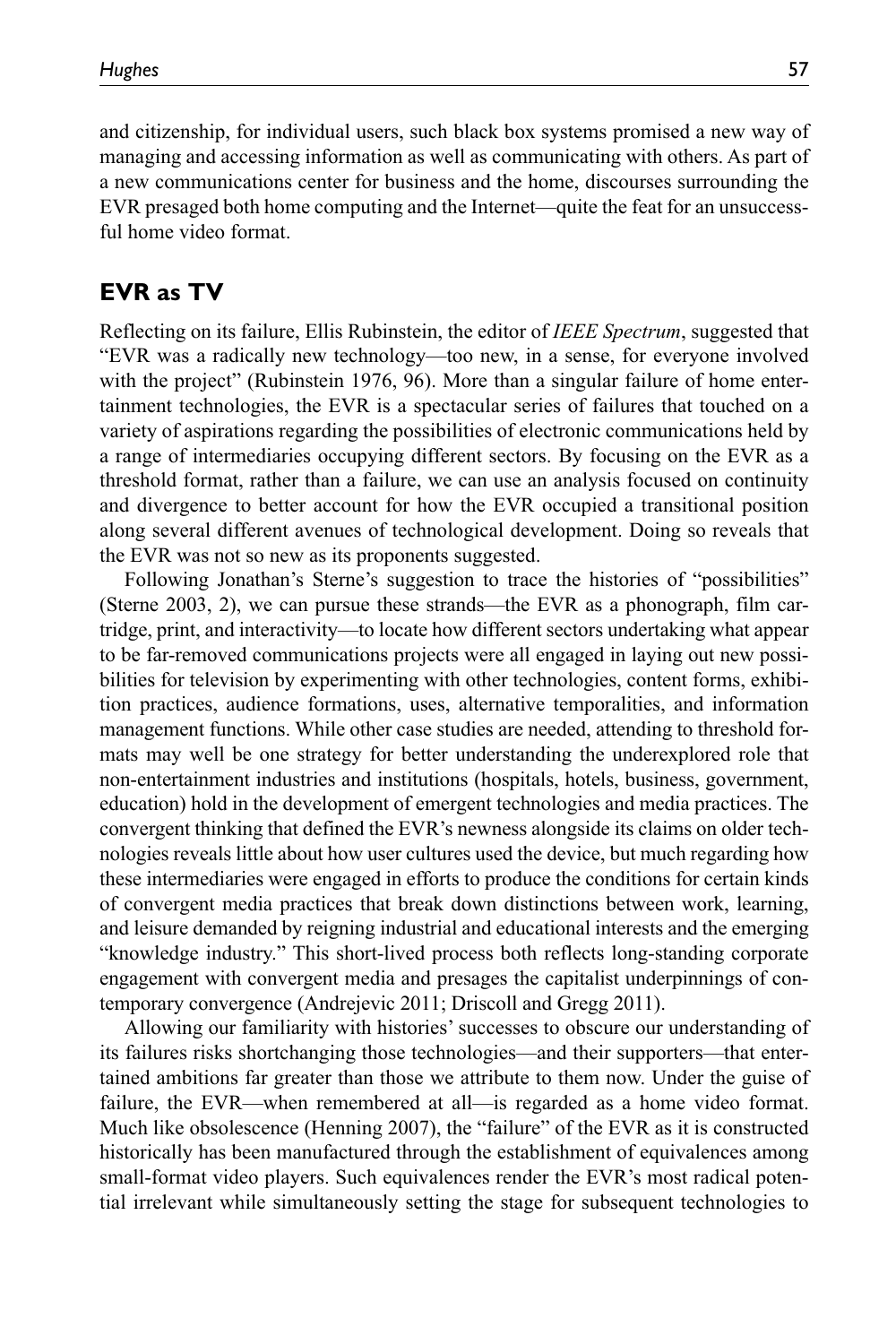claim newness in ignorance of their continuities with threshold formats and the cultural desires that animated them.

#### **Declaration of Conflicting Interests**

The author declared no potential conflicts of interest with respect to the research, authorship, and/or publication of this article.

### **Funding**

The author received no financial support for the research, authorship, and/or publication of this article.

### **Notes**

- 1. I wish to thank Jeremy Morris, Sarah Murray, and the anonymous reviewers for their insightful comments and suggestions as well as Sue Topp and Drew Davis for their generous assistance during my visit to the Motorola Solutions, Inc. Legacy Archives.
- 2. A fog surrounds the extent to which the EVR (Electronic Video Recording) was put into operation, when, and by whom. The 1971 figure comes from the above-cited CBS advertisements.
- 3. Many of the promotional materials I consulted come from the Motorola Solutions, Inc., Legacy Archives Collection, Consumer Products, Teleplayer, and Electronic Video Recording System series (MSLAC). Subseries are indicated via abbreviations PA (Promotional and Advertising Materials) and NR (News Releases).

### **References**

- Acland, Charles. 2007. "Introduction: Residual Media." In *Residual Media*, edited by Charles Acland, xiii-xxvii. Minnesota: University of Minnesota Press. .
- Andrejevic, Mark. 2011. "The Work That Affective Economics Does." *Cultural Studies* 24  $(4-5)$ : 604–20.
- *Barron's National Business and Financial Weekly*. 1968. "CBS Picture Brightens as Ad Spending Revives." April 22, 31.
- *Billboard*. 1970a. "Brockway Hails EVR as TV \$\$ Gusher." August 1, 18.
- *Billboard*. 1970b. "EVR to Dupe Handyman Series for Popular Science Magazine." August 8, 18. *Billboard*. 1971. "CBS Asks IBM for EVR Shows." September 11, 19.
- Boddy, William. 2004. *New Media and Popular Imagination*. Oxford: Oxford University Press.
- Bolter, Jay David, and Richard Gruisin. 2000. *Remediation*. Cambridge: The MIT Press.
- Brockway, Robert E. 1971. "EVR Moves from Promise to Reality.*"* February, 29.

*Business Screen*. 1962a. "Technicolor's 8 mm 'Instant': Projector." 23 (4): 61.

- *Business Screen*. 1962b. "This Is a Best Seller." 28 (5): 3.
- *Business Screen*. 1967a. "CBS Announces a Pre-recorded Film Playback for Home TV Set." 28 (5): 65.
- *Business Screen*. 1967b. "Technicolor: Sound plus Super 8." 28 (2): 67.
- *Business Screen*. 1969a. "EVR—Promise of the Future?" 30 (2): 22.
- *Business Screen*. 1969b. "Motorola to Make EVR Player." 31 (2): 23.
- *Business Screen*. 1970. "Your Salesmen Might Bring in Extra Business." 31 (6): 16–7.
- *Business Screen*. 1971. "How Equitable Salesmen Learn the Facts of Life." 32 (4): 12–13.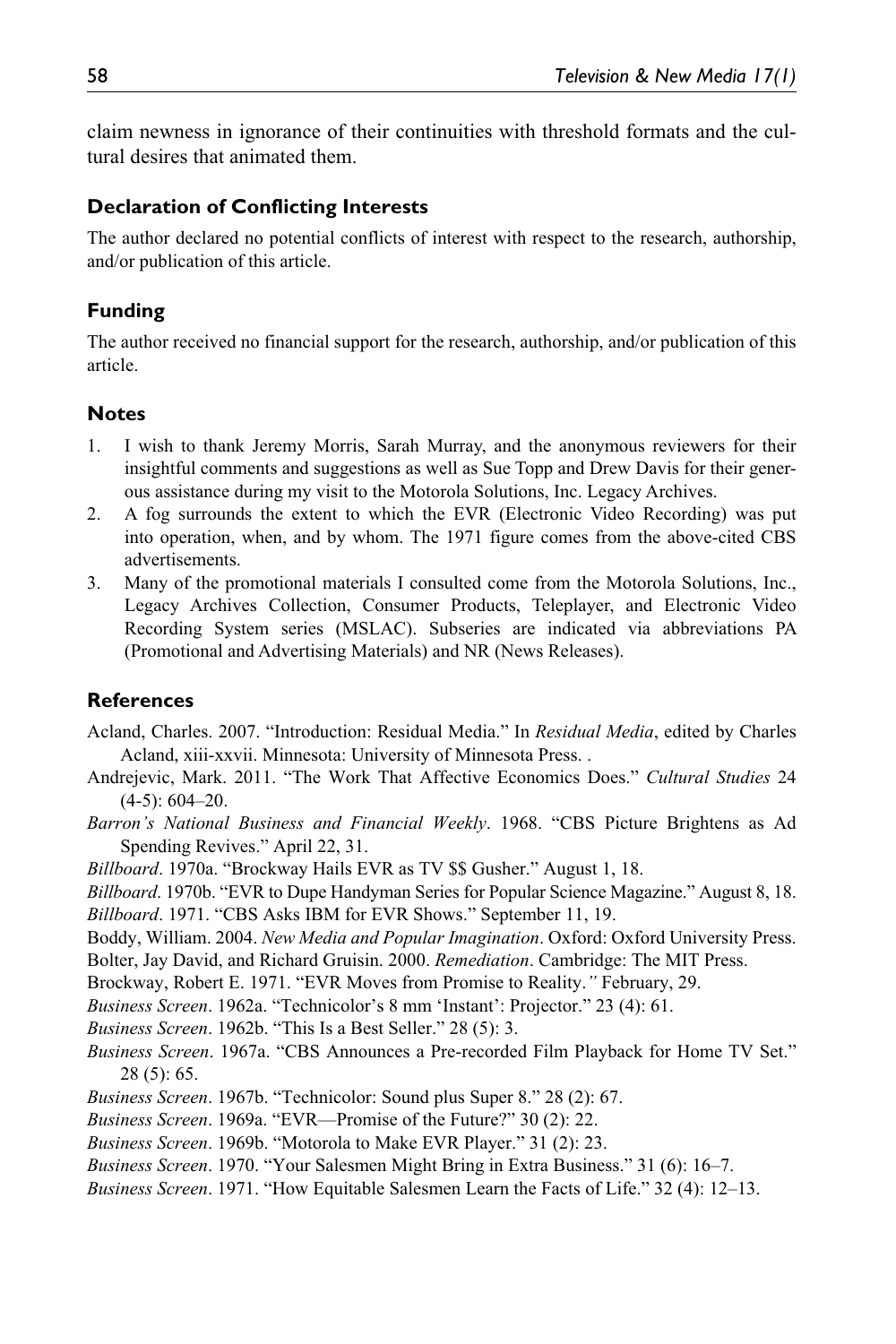*Business Screen*. 1972. "The Perfect Audio Visual System." 33 (4): 41.

- *Business Screen*. 1973. "Kodak Will Market Super 8 Film Videoplayer in Late 1973." 34 (3): 52. *CBS Electronic Video Recording*. 1970. <https://www.youtube.com/watch?v=pB8zQWs89wU>
- Canavilhas, João. 2012. "From Remediation to Convergence: Looking at the Portuguese Media." *Brazilian Journalism Research* 8 (1): 7–21.
- Canby, Edward Tatnall. 1970. "EVR at Take-off." *DB* 4 (7): 32.
- Dawson, Max. 2007. "Home Video and the 'TV Problem': Cultural Critics and Technological Change." *Technology and Culture* 48 (3): 524–49.
- DeMott, Benjamin. 1971. "EVR: Teacher in a Cartridge." *Change* 3 (1): 41.
- Douglas, Susan. 2010. "Some Thoughts on 'How Do New Things Happen?'" *Technology and Culture* 51 (2): 293–304.
- Driscoll, Catherine, and Melissa Gregg. 2011. "Convergence Culture and the Legacy of Feminist Cultural Studies." *Cultural Studies* 24 (4-5): 566–84.
- Field, Roger Kenneth. 1970. "In the Sixties, It Was TV; in Seventies, Video Cassette." *New York Times*, July 7, 9.
- Gale, Samual C. 1971. "What about Software?" *Business Screen* 32 (2): 29–30.
- Galton, Lawrence. 1970. "More for Your Money." *Chicago Tribune*, July 19, 13.
- Gitelman, Lisa. 2006. *Always Already New: Media, History, and the Data of Culture*. Cambridge: The MIT Press.
- Gitelman, Lisa. 2014. *Paper Knowledge: Toward a Media History of Documents*. Durham: Duke University Press.
- Gitelman, Lisa, and Geoffrey Pingree. 2003. "What's New about New Media?" In *New Media, 1740-1915*, edited by Lisa Gitelman and Geoffrey Pingree, xi–xxii. Cambridge: The MIT Press.
- Goldmark, Peter C. 1970. "Color EVR." *IEEE Spectrum*, September, 22–23.
- Goldmark, Peter C. 1973. *Maverick Inventor: My Turbulent Years at CBS*. New York: Saturday Review Press.
- Gould, Jack. 1968. "CBS Makes Color Movies on Black-White Film." *New York Times*, December 11, 1.
- Gould, Jack. 1970a. "Color TV Tapes Shown in Home." *New York Times*, March 25, 75.
- Gould, Jack. 1970b. "Renting a Movie or a Professor to Take Home." *New York Times*, April 5, 107.
- Gould, Jack. 1970c. "The Great Day Isn't Exactly at Hand." *New York Times*, November 15, 21.
- Hall, Everett. 1970. "Audiovisuals of the 1970s." *Business Screen* 31 (6): 27.
- Happé, L. B. 1965. "The Silent Single Concept Film." *Journal of the University Film Producers Association* 17 (2): 3–7.
- Henning, Michelle. 2007. "New Lamps for Old: Photography, Obsolescence, and Social Change." In *Residual Media*, edited by Charles Acland, 48–65. Minnesota: University of Minnesota Press.
- Isenberg, Barbara. 1970. "Video Cassettes Offer Potential for Future but Problems for Now." *The Wall Street Journal*, December 16, 1.
- Jenkins, Henry. 2006. *Convergence Culture: Where Old and New Media Collide*. New York: New York University Press.
- Jones, Willie D. 2000. "Thirty Years Ago . . . A Blockbuster Innovation." *IEEE Spectrum*, September, 80R4.
- Knoll, J. H. 1972. "Audiovision for Information and Entertainment." Report for Committee for Out-of-School Education and Cultural Development, February 23, 10.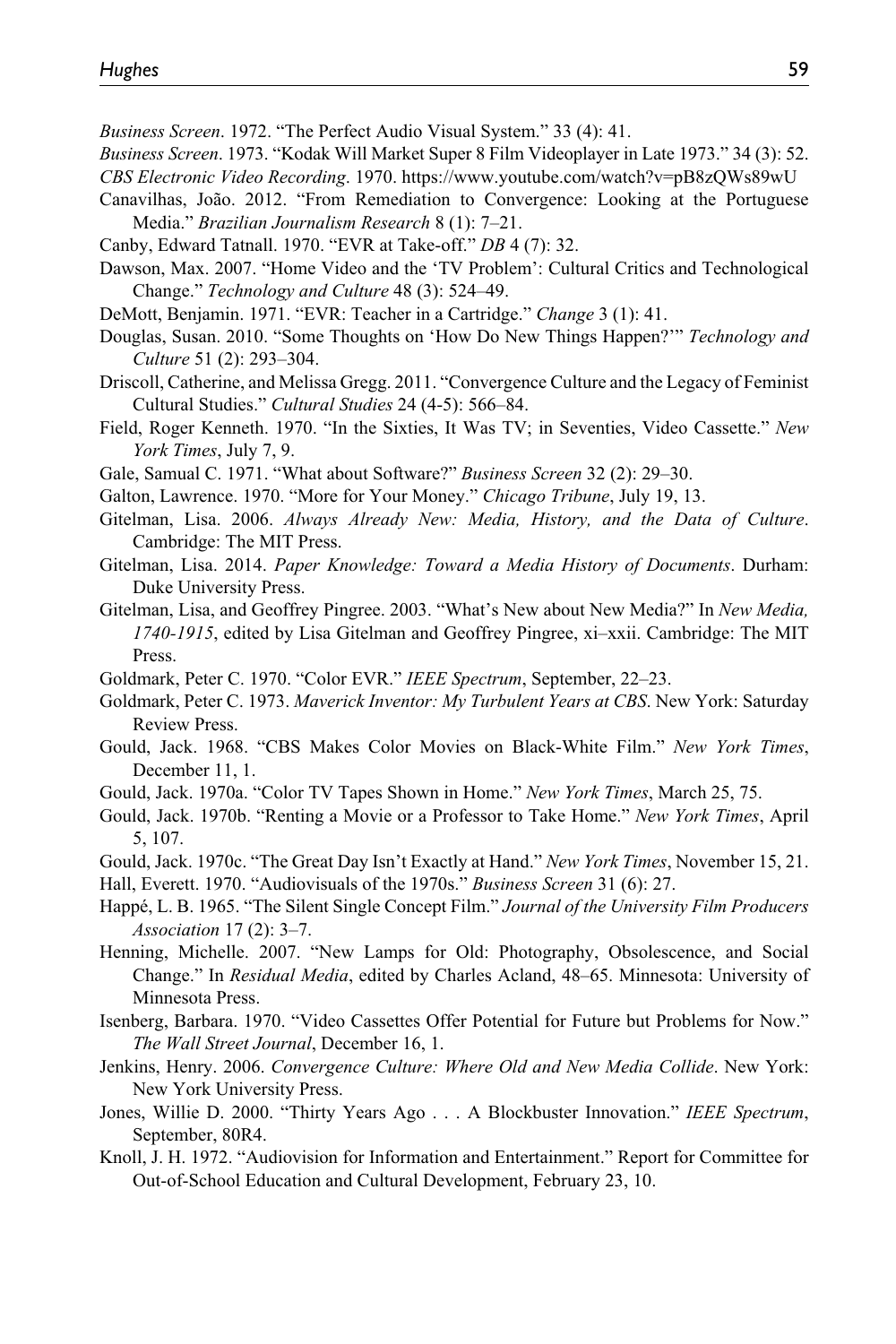- Lardner, James. 1987. *Fast Forward: Hollywood, the Japanese, and the Onslaught of the VCR*. New York: W.W. Norton.
- Latour, Bruno. 1987. *Science in Action*. Cambridge: Harvard University Press.
- Lipartito, Kenneth. 2003. "Picturephone and the Information Age: The Social Meaning of Failure." *Technology and Culture* 44 (1): 50–81.
- Martin, Charles H. 1977. "Advertising and the Higgledy-Piggledy Media in Two Thousand Ought One." Paper presented at Annual Meeting of the Association for Education in Journalism, Madison, August, 4–8.
- Martin-Vegue, Charles A., Jr., Albert J. Morris, Jerome M. Rosenberg, and Gene E. Tallmadge. 1971. "Technical and Economic Factors in University Instructional Television Systems." *Proceedings of the IEEE* 59 (6): 947–48.
- McCray, W. Patrick. 2001. "What Makes a Failure?: Designing a New National Telescope, 1975-1984." *Technology and Culture* 42 (2): 265–91.
- McLean, Francis and B.J. Rogers. 1971. "Color EVR." *The Royal Television Society Journal* 13 (11): 248–251.
- Moore, Frank L. 1971. "Visual Cues for an Aural Art." *Music Educators Journal* 57 (5): 58–60.
- Newman, Michael. 2014. *Video Revolutions: On the History of a Medium*. New York: Columbia University Press.
- *New York Times*. 1968. "Times and CBS Will Make Films." December 11, 38.
- O'Connell, James D., Eugene G. Fubini, Kenneth G. McKay, James Hillier, and J. Herbert Hollomon. 1969. "Electronically Expanding the Citizen's World." *IEEE Spectrum*, July, 37.
- O'Dwyer, Jack. 1970. "CBS Official Hails EVR's Ad Potential." *Chicago Tribune*, May 21, E12.
- Palmer, Charles [Cap]. 1971. "Single Concept Comes of Age." *Business Screen* 32 (3): 26.
- Parker, Edwin B. 1974. "Democracy & Information Processing." *Computers & Society* 5 (4): 4.
- Peters, Benjamin. 2009. "And Lead Us Not into Thinking the New Is New: A Bibliographic Case for New Media History." *New Media & Society* 11: 13–30.
- Pinch, Trevor J. and Wiebe E. Bijker. 1984. "The Social Construction of Facts and Artefacts: or How the Sociology of Science and the Sociology of Technology might Benefit Each Other." *Social Studies of Science*, 14: 399–441.
- Rogers, Everett M. 2003. *Diffusion of Innovations*. 5th ed. New York: Free Press.
- Rohrbach, Edward. 1967. "Video Playback Idea Draws British Interest." *Chicago Tribune*, September 17, N12.
- Rosenblatt, Robert A. 1971. "TV Cassette Firms Go Separate Ways.*"* March 7, I1.
- Rubinstein, Ellis. 1976. "Then Came EVR." *IEEE Spectrum*, October, 95.
- Smith, Cecil. 1970. "Cassettes May Change the Future of TV, Films." *Los Angeles Times*, April 23, E1.
- Smith, William D. 1972. "A Scientist Is 'Reborn.'" *New York Times*, May 7, F5.
- Sterne, Jonathan. 2003. *The Audible Past: Cultural Origins of Sound Reproduction*. Durham: Duke University Press.
- Sterne, Jonathan. 2007. "Out with the Trash: On the Future of New Media." In *Residual Media*, edited by C. R. Acland, 16–31. Minneapolis: University of Minnesota Press.
- Sterne, Jonathan. 2012. *MP3: The Meaning of a Format*. Durham: Duke University Press.
- *The Wall Street Journal*. 1967. "CBS Creates Fourth Major Operating Unit, Calls It CBS/ Comtec." October 27, 6.
- *The Wall Street Journal*. 1969. "New 'Magazine' Slated for Release in 1970 On Video Cartridges." May 12, 5.